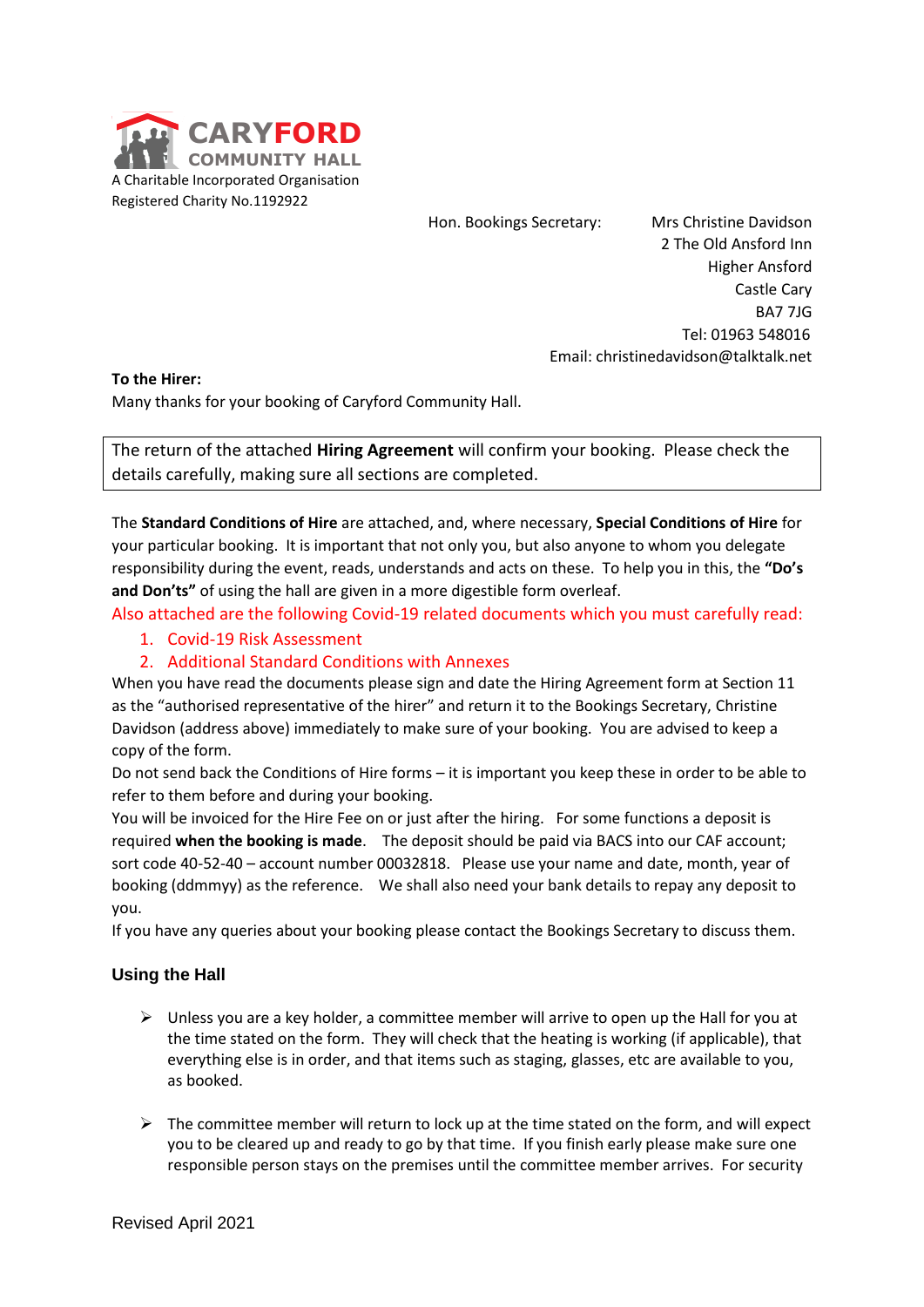reasons, for any late night booking we would appreciate it if the responsible person could remain with the committee member while he/she checks the building and locks up.

- $\triangleright$  The committee member should be able to answer any queries about use of the building, and the notices in the file in the kitchen will tell you how things work etc.
- $\triangleright$  The Special Conditions of Hire for public entertainments and other large functions and for teenage parties are enclosed where necessary, and will help you run your events legally and safely. **Please read them and bring them to the attention of everyone taking responsibility at your event, and in particular the person supervising, if not yourself.**
- ➢ **If there is to be alcohol at your event, whether for sale or not, you must read the "Alcohol at your event?" form, and return a signed copy.**

### **DO'S AND DON'TS!!**

#### **(TO BE READ IN CONJUNCTION WITH COVID-19 REQUIREMENTS)**

### **WHEN YOU ARRIVE**

- $\triangleright$  In the main hall, remove the steel bars from the wooden doors to the left of the drop down projector screen.
- $\triangleright$  Read the notices in the file in the kitchen which explain how to use the various items of equipment in the hall.
- $\triangleright$  Read the fire evacuation notice and make yourself aware of the layout of the hall and fire exit routes as per the plan of the building; both of which are on the noticeboard in the foyer.
- $\triangleright$  The heating will have been set to come on and off at times to suit your planned event. There should be no need to touch any of the controls throughout your booking.
- ➢ Make sure everyone knows that **no smoking** is allowed anywhere in building.
- $\triangleright$  For large functions with lots of people check the numbers and layout of tables and chairs allowed – there are details on the Foyer notice board.
- ➢ **Bring your own tea towels, washing up liquid and food recycling bin.**
- $\triangleright$  If your hiring is during hours of darkness, use the Car Park lights (switch by the temporary meeting room door) and remember to turn them off when you leave.

### **WHEN YOU LEAVE**

- $\triangleright$  Replace the steel bars on the wooden doors in the main hall.
- ➢ Clear up any major messes at the end of your booking **and take your rubbish home**. **Make sure you bring enough black bin bags to do this.**
- $\triangleright$  Put all furniture and equipment back exactly where you found it.
- $\triangleright$  Make sure the store is locked and all doors closed.
- ➢ Switch off all lights when you leave, **including** the Car Park lights.
- $\triangleright$  Check all three outside doors from outside, shut the Car Park gate and put the padlock back on.